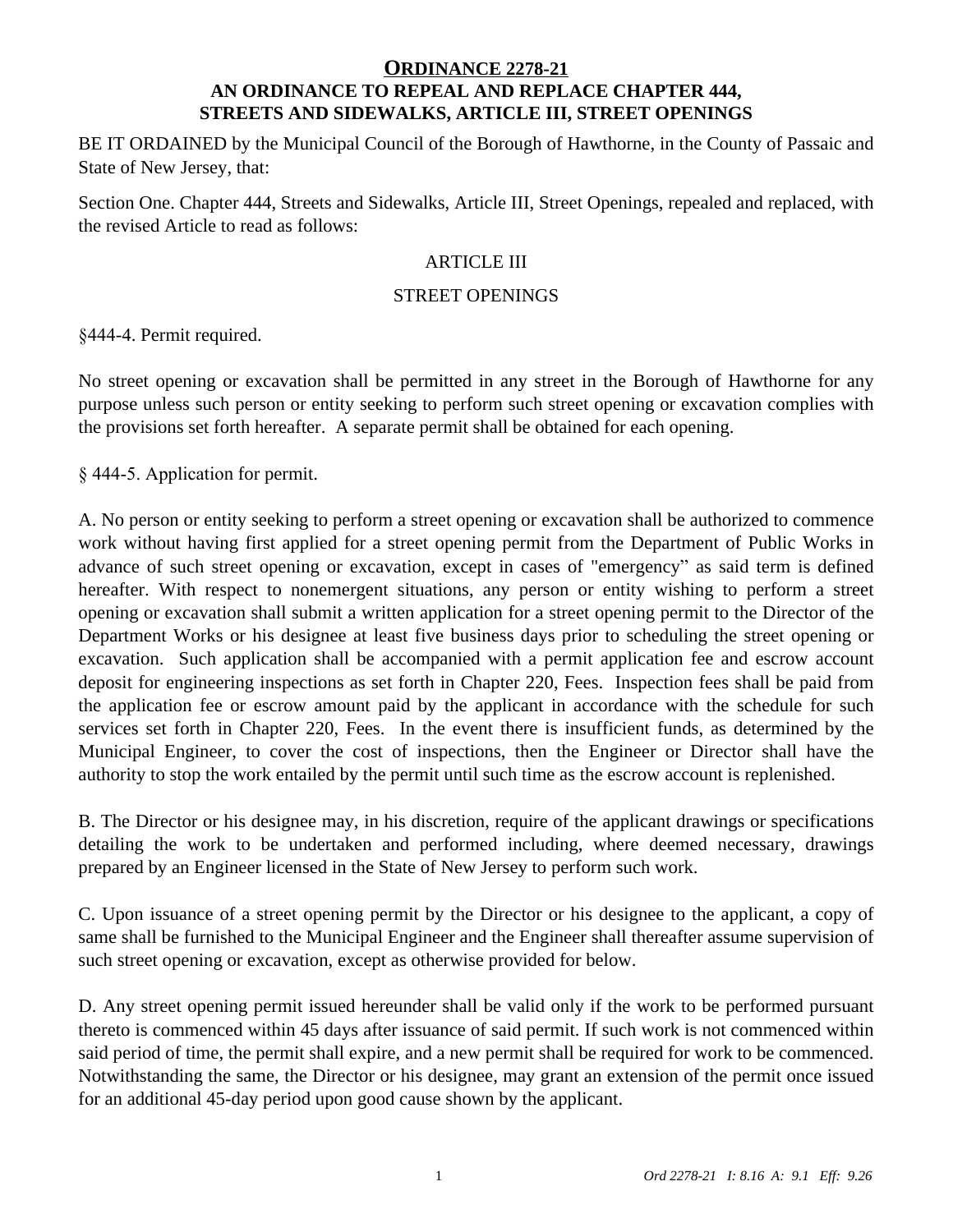E. In the event the work entails any work to sidewalks or curbs, a separate permit shall be required in accordance with ordinance pertaining to the same.

§ 444-6. Minor Road Opening Permit

A. Definition. Any road opening where the amount of pavement disturbed is less than 20 linear feet in any direction and less than 50 square feet in total shall be deemed Minor Work and subject to the issuance of a Minor Road Opening Permit.

B. Review. All Minor Road Opening Permits shall be reviewed by the Department of Public Works Director or his designee. In his discretion, the Director may require detailed plans or drawings prepared by a licensed engineer and may refer review to the Municipal Engineer.

C. Inspection of Work. All inspection of such work shall be conducted by the Department of Public Works unless the Director or his designee determines that the nature or scope of the project requires inspection by the Municipal Engineer. In such event, the fees associated with the work shall be those applicable to projects not deemed Minor Work. The permit fee paid by the applicant for Minor Work shall entitle the applicant to two (2) inspections by the Department of Public Works. In the event additional inspections are required, an additional fee shall be paid in accordance with the Ordinance. Inspection by the Municipal Engineer shall be as set forth elsewhere herein.

D. Payment of Costs and Bond Requirements. Notwithstanding anything to the contrary in this Ordinance, the Escrow and Bond Requirements applicable to projects not deemed Minor Work shall be deemed waived unless the Director or his designee, in his discretion, determines that the nature or scope of work requires review or inspection by the Municipal Engineer. In such event, the Director shall require the payment of expense by way of escrow payment and may, in his reasonable discretion, require a bond as set forth herein. Nothing herein shall relieve the applicant performing Minor Work of the obligation to provide the performance and maintenance guarantee set forth below.

E. Work by Public Utilities. Notwithstanding anything set forth in this section to the contrary, no work undertaken by a Public Utility that is subject to regulation by the New Jersey Board of Public Utilities (BPU) shall be deemed Minor Work.

§ 444-7. Bond Requirement.

Any person or entity wishing to perform a street opening or excavation, other than Minor Work, shall post a cash performance bond with the Borough Clerk as follows:

- A. With respect to any person or entity which has performed more than five street openings or excavations in the prior calendar year, such person or entity shall be required to post a cash performance bond in the amount of \$10,000 which shall be maintained in such amount for the entire current calendar, and replenished if and as needed.
- B. With respect to any person or entity which has performed less than five street openings or excavations in the prior calendar year, such person or entity shall be required to post a cash performance bond in the amount of \$1,000 for each proposed street opening or excavation. This amount may be increased upon the recommendation of the Municipal Engineer based upon the street opening or excavation work to be performed, or after any inspection by the Municipal Engineer.
- C. With the approval of the Municipal Engineer, the cash performance bond may be in the form of a letter of credit satisfactory in form and substance to the Municipal Attorney.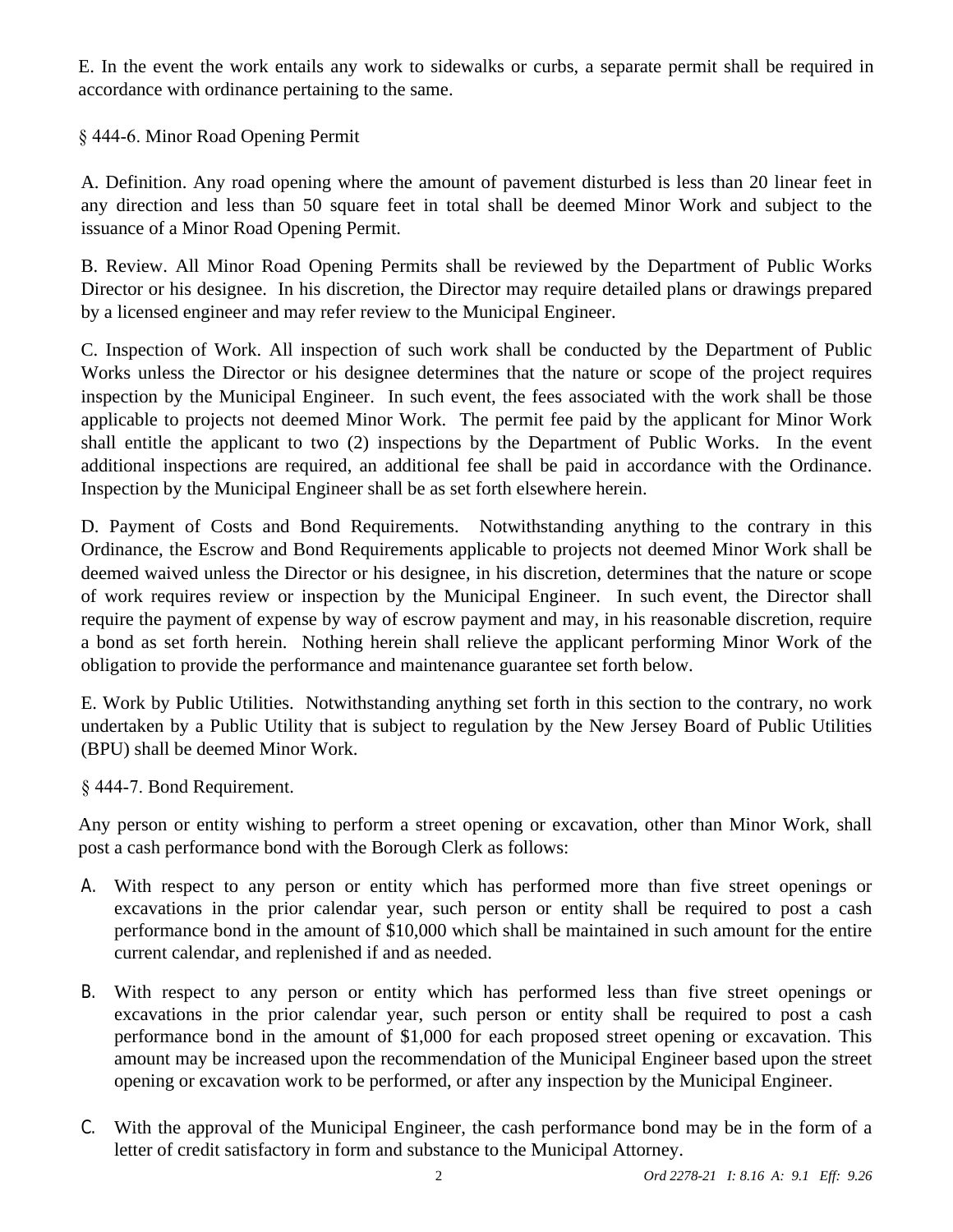- D. The performance bond shall be available to the Borough in the event that any backfilling or permanent pavement restoration is not performed in accordance with the provisions hereof or should such backfilling or permanent pavement restoration be unacceptable to the Municipal Engineer after inspection thereof. The performance bond shall be held for a period of one year from completion of the work as a maintenance guarantee.
- E. For work requiring the excavation of a trench in excess of 50 linear feet in any direction or 100 square feet in total, including aggregation of all work within any 500-foot road section, the applicant shall, in addition to any performance bond hereunder, deliver to the Borough a two-year maintenance bond in such sum as may be determined by the Borough Engineer based upon an estimate he has prepared regarding the same.
- F. In the case of a public utility, regulated by the Board of Public Utilities, a blanket bond and blanket insurance policy may be substituted for the coverage called for above. For all other individuals or entities performing work in accordance with this Section, a Certificate of Insurance naming the Borough of Hawthorne as additional insured shall be provided as set forth elsewhere herein.
- G. In the case of Minor Work, the applicant shall post with the Borough the sum of \$500, which may be in the form of cash, letter or credit or bond, which shall be held for a period of one year following the completion of the work thereunder so as to ensure that the work to be performed has been satisfactorily completed and the road adequately restored.
- H. Notwithstanding the foregoing, in the case of a development requiring the execution of a Developer's Agreement between the developer and the Borough of Hawthorne, the bond requirement set forth hereunder and all inspection work attendant to the installation of improvements may be incorporated into said Developer's Agreement and governed thereby.
- § 444-8. Emergency Street Opening or Excavation.

In the event of an emergency, as defined herein, the person or entity performing a street opening or excavation shall notify the Director of Public Works or his designee of such street opening or excavation not later than the next business day after such emergency street opening or excavation has taken place. Notwithstanding such requirement, no work shall be undertaken without first reporting the emergency condition requiring such work to the Hawthorne Police Department. Upon report to the Director or his designee, the person or entity performing the work shall promptly complete a street opening permit application for each such emergency and shall pay the permit application fee and engineering inspection escrow payment associated with the same. The Director shall notify the Municipal Engineer that an emergency street opening or excavation has taken place, and the Municipal Engineer shall assume supervision of such street opening or excavation including restoration of the same. The term "emergency" shall mean that such street opening or excavation was necessary in order to restore water, gas, electric, sewer or other utility service to property previously receiving such service prior to an unforeseen interruption thereof.

§ 444-9. Supervision of Work.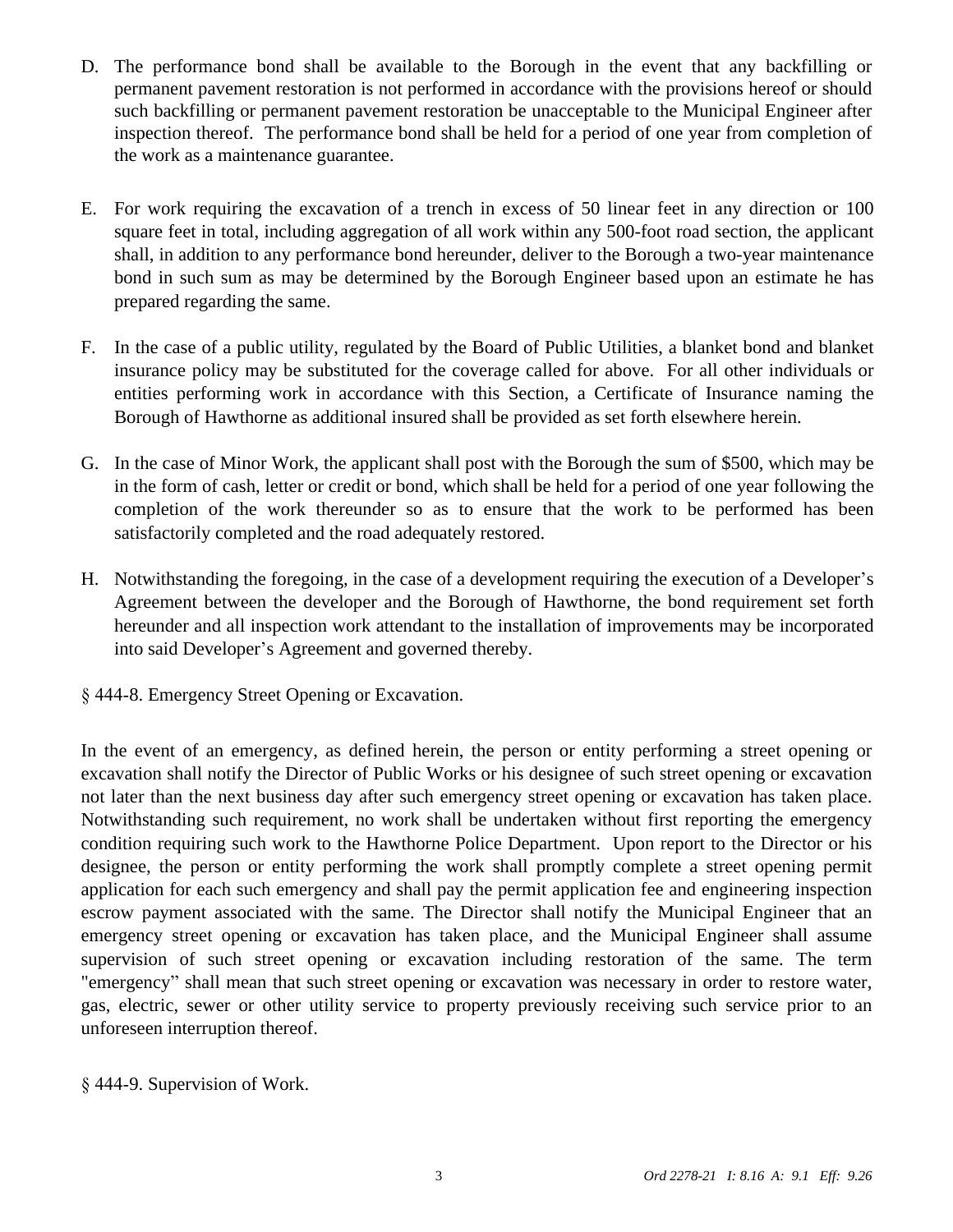Prior to actual commencement of any work, including but not limited to, test borings, excavations, new installations or emergency openings, the person or entity wishing to perform same shall notify the Department of Public Works or, in cases of emergency, the Hawthorne Police Department, of the work to be done, its location and when it will be performed. The Department of Public Works shall, except in the case of Minor work, notify the Municipal Engineer of the commencement of such work, and the Municipal Engineer shall assume supervision of all work performed and to be performed. The Director or the Municipal Engineer shall have the authority, in addition to any other authority granted, to suspend work authorized by any permit issued to the applicant, in their discretion, in order to protect or preserve life, health or safety.

§ 444-10.1 Performance Standards.

A. Backfilling and Temporary Street Restoration.

The Director, his designee, or the Municipal Engineer shall inspect all emergent and nonemergent street openings and excavations to confirm that same has been backfilled with dense-graded or recycled concrete in such manner as shall be satisfactory to the inspector. In the event that the person performing the inspection determines that such backfilling is substandard, he shall notify such person or entity performing the street opening or excavation and shall require a return to the site for replacement backfilling in accordance with the specifications set forth herein and subject to the Director or Municipal Engineer's inspection and approval. All temporary pavement shall likewise be subject to inspection and approval of the Director, his designee or the Municipal Engineer. To the extent more detailed backfilling requirements are set forth in the application form provided to the applicant or any additional material associated with the same, the applicant shall adhere to such standard at all times.

# B. Permanent Pavement Restoration.

Permanent pavement restoration shall be subject to the inspection and approval of the Director, his designee, or the Municipal Engineer and shall comply with the following specifications:

- A. Permanent restoration of pavement surface over the street opening shall be completed no later than three months from the date of the installation of the temporary pavement, weather permitting, or within the same construction season if so required on the permit. This shall apply to trenches less than five feet in depth. For trenches greater than five feet, the Director or the Municipal Engineer shall determine when permanent restoration of pavement surface shall occur.
- B. Prior to the installation of the permanent pavement, the subgrade shall be properly prepared and the existing pavement neatly cut back a minimum of six inches from the edge of the trench or pavement damage in a straight line with vertical faces free of foreign matter. A tack coat shall be applied to the vertical faces of the existing pavement prior to the placement of the patch material. In lieu of cutting the pavement prior to the installation of permanent pavement, milling shall be permitted. For trenches greater than two feet from the edge of road and in excess of 100 feet, milling shall be required.
- C. The permanent material shall consist of a bottom course of bituminous stabilized base, Mix 1-2, placed at a compacted thickness of six inches installed in two three-inch lifts and a surface course of bituminous concrete, Mix 1-5, placed at a compacted thickness of 2 inches.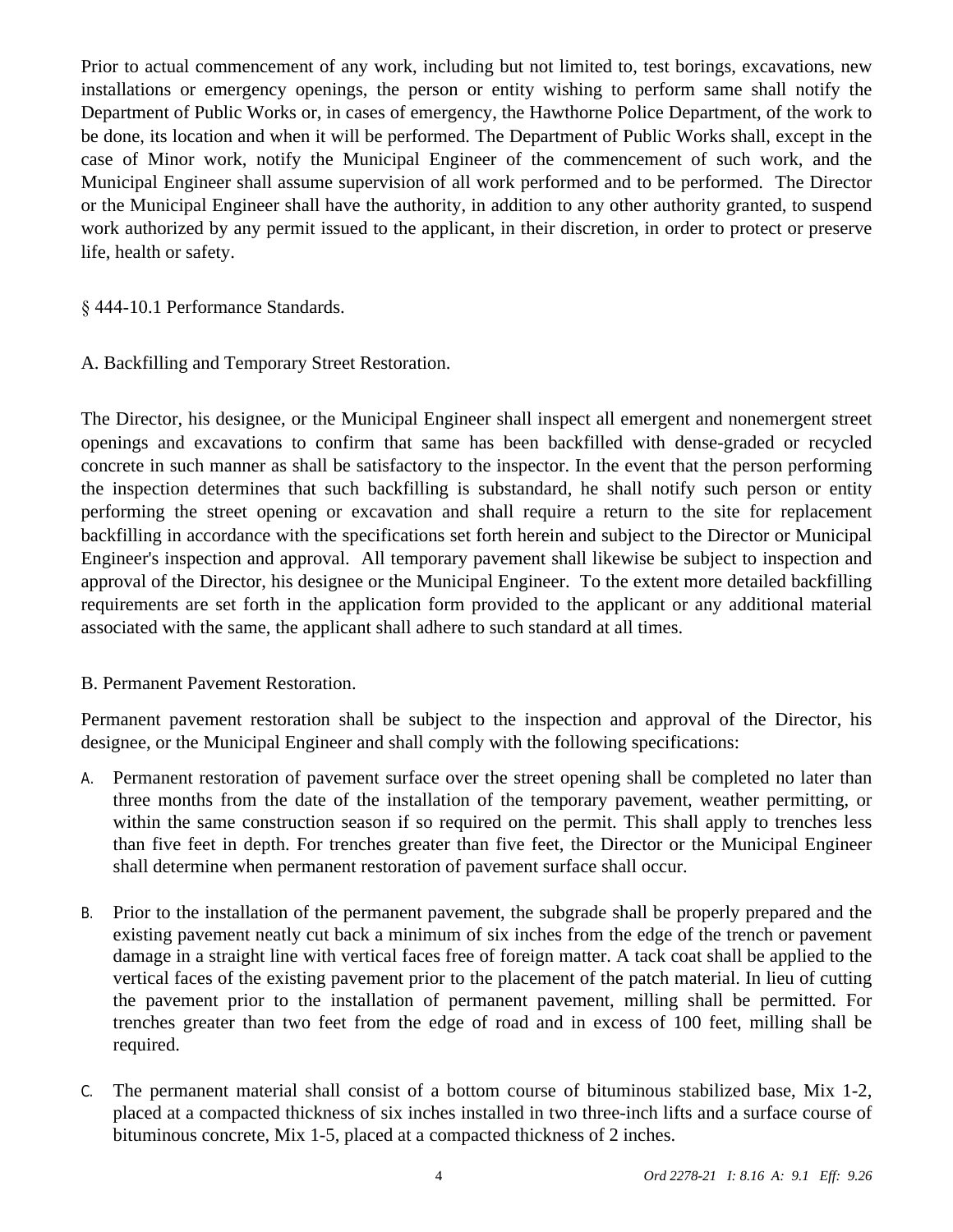- D. All pavement restoration, both temporary and permanent, shall be constructed in accordance with the applicable specification of the New Jersey State Highway Standards and Specifications.
- E. The surface course shall be level with the grade of the surrounding pavement when it is compacted. The joint between the patch and the existing pavement shall be sealed with an asphalt emulsion.
- The following shall govern the extent of repavement. F.

1. For trenches located more than 2 feet from the center line of the roadway, resurfacing or repaving shall be from one foot of the far side of the trench to the road edge or curb.

2. For trenches within 2 feet of the roadway centerline, resurfacing or repaving shall be from the centerline of the road to the road edge or curb, or in the case where the trench crosses the roadway centerline, the repaving shall be from one foot of the far side of the trench to the road edge or curb.

3. For trenches 10 feet or greater in width or in excess of 50% of the roadway width, whichever being the lesser, resurfacing or repaving shall be from the road edge or curb to the road edge or curb.

- G. Milling shall be performed in accordance with the requirements of the Municipal Engineer based upon conditions and elevations of the existing surface of the street, curb face, drainage characteristics and bonding with the permanent pavement such that unraveling of new permanent pavement will not occur. Millings shall be disposed of by the permittee or recycled and tonnage thereof shall be reported to the Municipal Recycling Coordinator.
- H. The Municipal Engineer shall be authorized to make field adjustments to permanent pavement restoration based upon site conditions and considerations. In addition, the applicant shall be required to adhere to any standard set forth in the application provided to the applicant including any attachments included therewith.

§ 444-10.2. Seasonal Limitations; Work in Recently Repaved Streets.

A. Work in cutting trenches, backfilling and restoration of surface of trenches in roads, streets or thoroughfares shall not be permitted during the period from November 15 to April 1, except at the discretion of the Director or his designee, which may permit the same in cases of emergency, hardship or unusual circumstances. Backfilling and restoration of surfaces shall be performed in accordance with specifications set forth in this article. Nothing herein shall prevent emergency work from being undertaken in accordance with this Article.

B. No road, street or thoroughfare improved by paving with macadam or bituminous concrete surface may be opened for a period of five years from the time of acceptance of said work by the Borough without the approval of the Director or his designee, upon recommendation of the Municipal Engineer, except in the case of an emergency. Any road opening made on an emergency basis, or as may be permitted by the Director, in any road paved within five years from the date of the incursion therein, shall be repaired or repaved on a curb-to-curb basis, or by means of infrared repair, as determined by the Municipal Engineer in his sole and absolute discretion.

§ 444-10.3. Safety Requirements.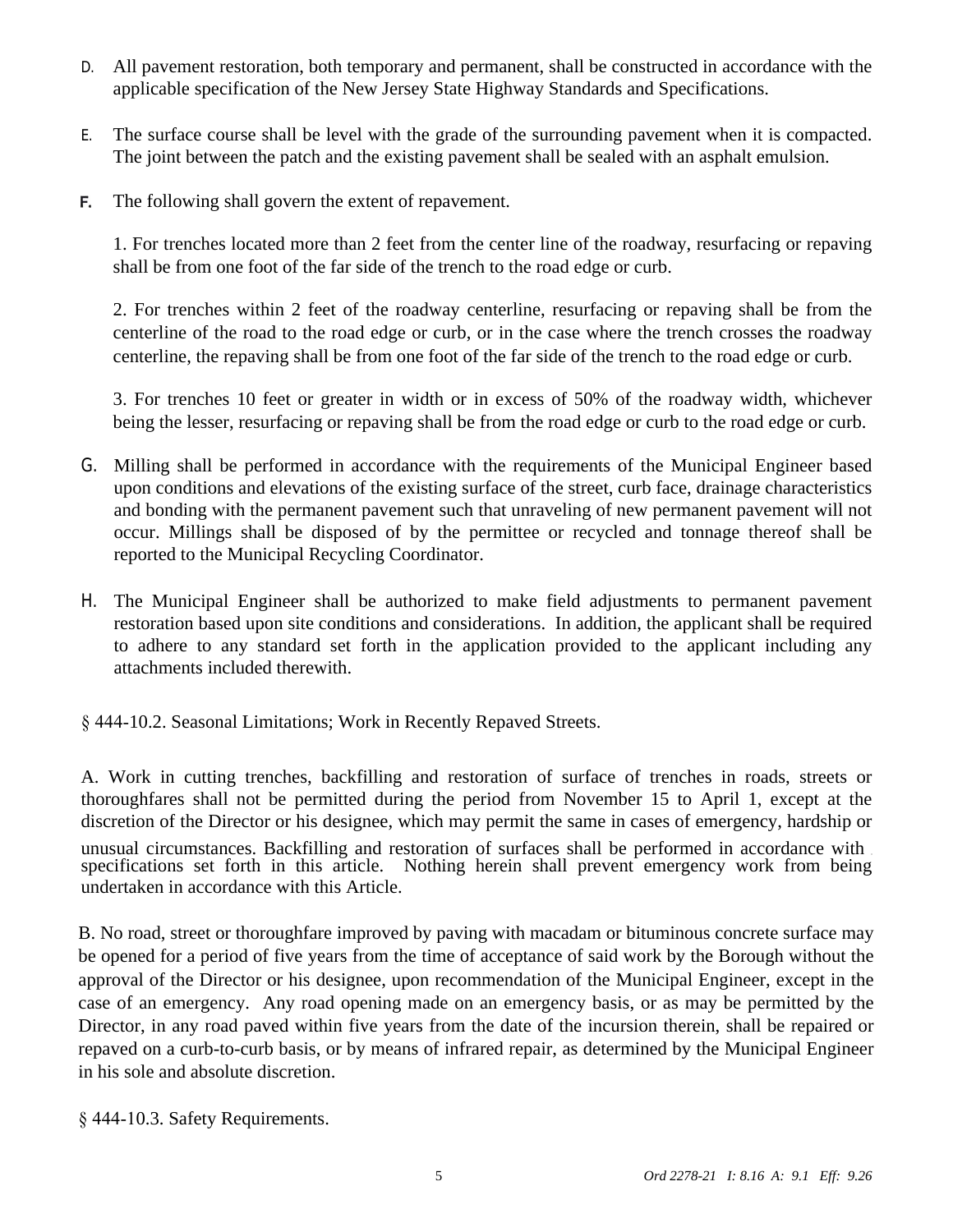The permittee shall provide, erect and maintain barricades, suitable and sufficient warning lights, danger signals and signs. If, in the opinion of the Municipal Engineer or Chief of Police or his designee, the work shall so require, additional measures shall be taken to protect said work and to protect the safety of the public. This may include the hiring of off-duty police officers as provided for by Ordinance. Highways, streets or thoroughfares closed to traffic shall be protected by effective barricades on which shall be placed warning signs. The permittee shall provide and maintain warning and detour signs at all closures, intersections and along the detour routes, directing the traffic around the closed portions of the street, highway or thoroughfare so that the temporary detour route or routes shall be indicated clearly throughout the entire length. All barricades and obstructions shall be illuminated at night and all lights shall be kept burning from sunset to sunrise.

# § 444-10.4. Entry Upon Private Property.

The permittee shall not enter upon or make use of any private property along the line of work, except when permission is secured in writing therefor from the owner of said property. He will be held responsible for damages or injury done by those in his employ to any private or public property of any character during the prosecution of the work.

§ 444-10.5. Insurance Requirements.

Any permittee performing any work under the provisions of this article shall be required to furnish proof of insurance, naming the Borough of Hawthorne as additional insured, for bodily injury and property damaged in an amount of not less than \$1,000,000 as to each such coverage. The permittee shall also provide proof of motor vehicle insurance for all vehicles used in undertaking such work as well as worker's compensation insurance as required by law. The Director, in his discretion, may waive such requirement in the case of Minor Work, however the applicant shall nevertheless be required to indemnify, defend and hold the Borough of Hawthorne harmless with regard to any work undertaken by the applicant, its agents, servants and employees.

# § 444-10.6. Performance and Completion of Work

No work shall be performed by the permittee between the hours of 6:00 p.m. and 8:00 a.m. nor on Sundays nor on legal holidays, except in cases of emergency. Work once commenced shall be diligently pursued and completed expeditiously. All work shall be fully completed within 30 days from the initial construction start unless such time is extended by the Director of the Department of Public Works, upon recommendation from the Municipal Engineer. In the event the work has not been completed in such time frame, the same shall constitute a default in performance by the permittee, allowing the Borough of Hawthorne, among other remedies, to retain the services of a separate contractor to complete the work and charge the cost of the same to the performance guarantee posted by the permittee.

§ 444-10.7. Excavation and Preparation of the Trench

A. The permittee shall proceed with caution in the excavation and preparation of the trench so that the exact location of underground structures, both known and unknown, may be determined. The trench shall be dug so that the pipe can be laid to the alignment and depth required. Minimum depth of cover from surface of ground to top of pipe barrel shall be shown on the drawings. No trench shall be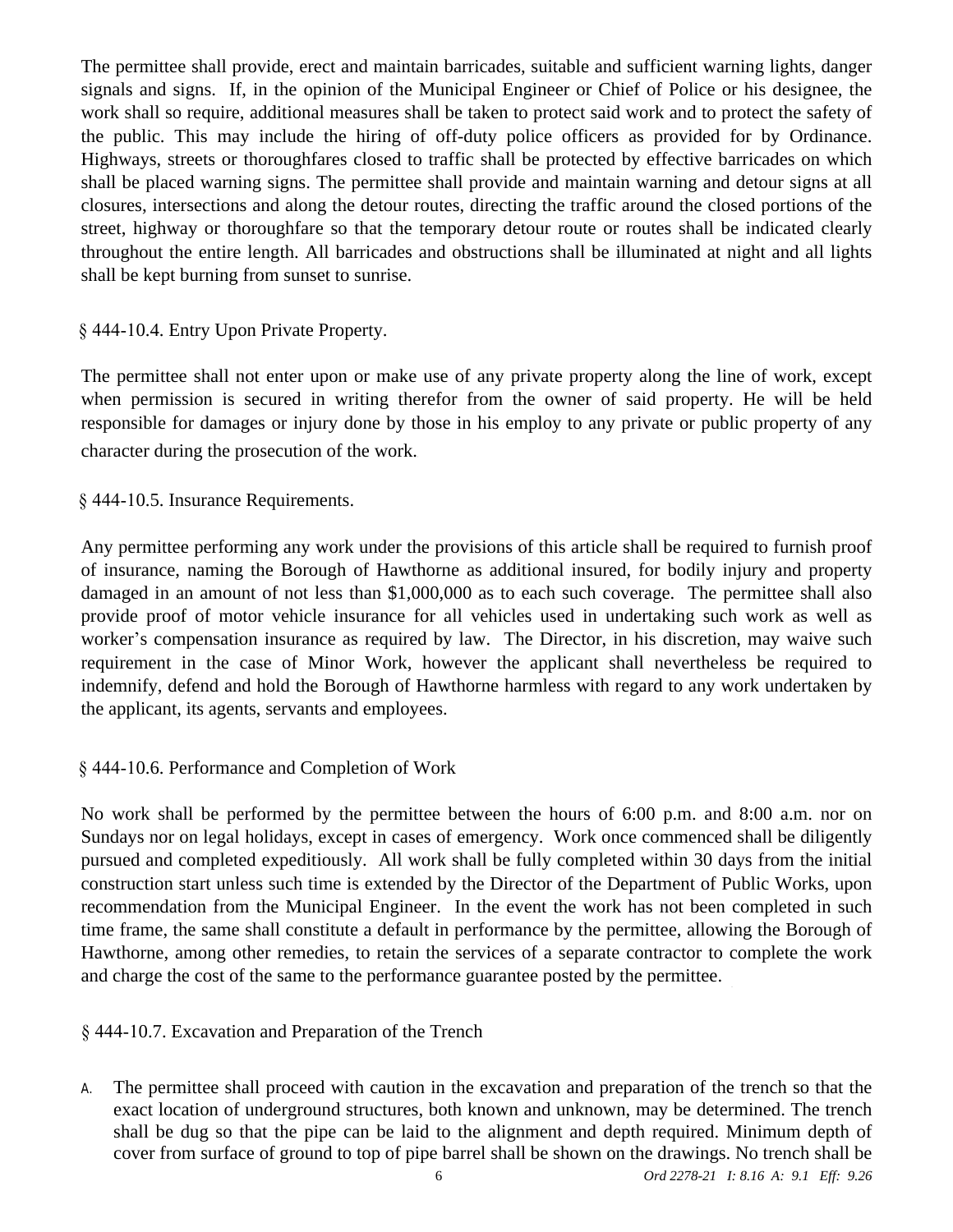excavated more than 100 linear feet in advance of pipe laying unless authorized by the Municipal Engineer. The trench shall be braced and drained so that the workmen may work therein safely and efficiently. Bracing shall adhere to 29 CFR 1926.652 or any modification thereto. It is essential that the discharge of the trench dewatering pumps be conducted to natural drainage channels or drains.

- B. The trench shall be excavated to the depth required so as to provide a uniform and continuous bearing and support for the pipe on solid and undisturbed ground. Any part of the bottom of the trench excavated below the specified grade shall be corrected with approved material and thoroughly compacted.
- C. Where the bottom of the trench at subgrade is found to be unstable or to include ashes, cinders, all types of refuse, vegetable or other organic material or large pieces of fragments of inorganic material, the permittee shall excavate and remove such unsuitable material.
- D. Hand methods of excavation shall be employed in locations shown on the drawings. In other locations, the permittee may use trench-digging machinery or employ hand methods. The permittee shall be held responsible for the protection of adjacent piping or other utilities and any damage shall be repaired at his expense.

# § 444-10.8. Clean-up

- A. As the work progresses, the permittee shall clean up the streets and rights-of-way and the backfill shall be rounded within the limits of the excavation. Soft trenches shall be marked and protected with adequate lights and subsequent settlement shall be promptly refilled.
- B. Upon completion of the work, all dirt, rubbish and excess earth from the excavation shall be hauled to a dump provided by the permittee and the construction site left clean. All surplus materials furnished by the permittee and all tools and temporary structures shall be removed from the site by the permittee.

#### § 444-10.9. Borough work and contracts.

Nothing contained in this article shall be construed as requiring the issuance of a permit for the performance of any opening made by the Borough or under a contract with the Borough.

§ 444-10.10. Violations and Penalties.

The provisions of this Chapter shall be enforceable by any law enforcement officer in the Borough of Hawthorne as well as the Director of the Department Works, the Construction Official and the Land Use Officer. Any person violating any provision of this Chapter shall, which may include the land owner undertaking such work or any contractor employed for such purpose, upon conviction, in addition to any other penalty or remedy authorized, be subject to payment of a fine not to exceed \$2,000 for each offense, which may be deemed a recurring offense, or imprisonment of a term not to exceed 90 days or the requirement to perform community service for not more than 90 days or any combination thereof.